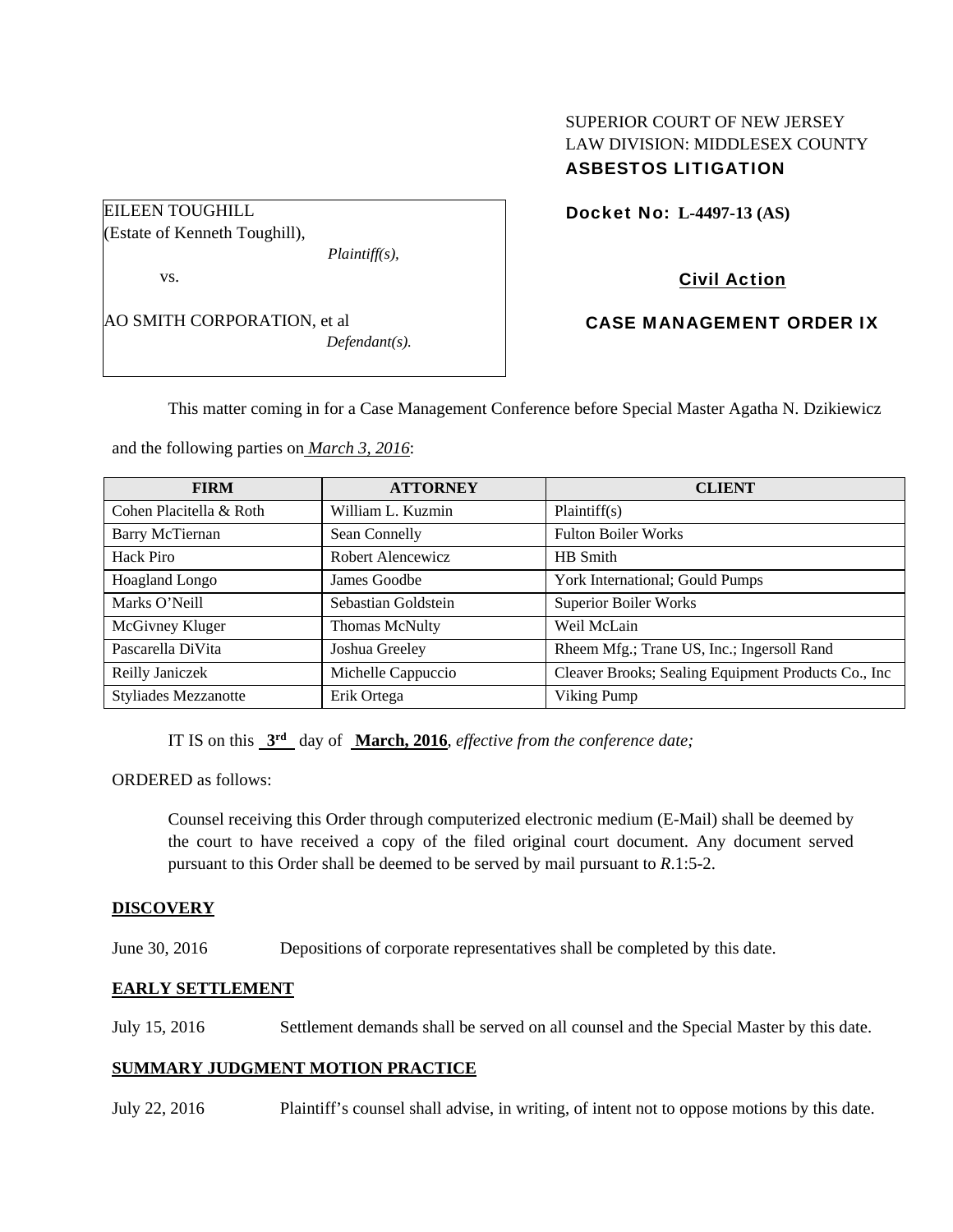August 5, 2016 Summary judgment motions shall be filed no later than this date.

September 2, 2016 Last return date for summary judgment motions.

#### **MEDICAL DEFENSE**

June 17, 2016 Defendants shall identify its medical experts and serve medical reports, if any, by this date. **In addition, defendants shall notify plaintiff's counsel (as well as all counsel of record) of a joinder in an expert medical defense by this date.** 

#### **LIABILITY EXPERT REPORTS**

- July 29, 2016 Plaintiff shall identify its liability experts and serve liability expert reports or a certified expert statement by this date or waive any opportunity to rely on liability expert testimony.
- October 3, 2016 Defendants shall identify its liability experts and serve liability expert reports, if any, by this date or waive any opportunity to rely on liability expert testimony.

#### **ECONOMIST EXPERT REPORTS**

- July 29, 2016 Plaintiff shall identify its expert economists and serve expert economist report(s), if any, by this date or waive any opportunity to rely on economic expert testimony.
- October 3, 2016 Defendants shall identify its expert economists and serve expert economist report(s), if any, by this date or waive any opportunity to rely on economic expert testimony.

#### **EXPERT DEPOSITIONS**

October 28, 2016 Expert depositions shall be completed by this date. To the extent that plaintiff and defendant generic experts have been deposed before, the parties seeking that deposition in this case must file an application before the Special Master and demonstrate the necessity for that deposition. To the extent possible, documents requested in a deposition notice directed to an expert shall be produced three days in advance of the expert deposition. The expert shall not be required to produce documents that are readily accessible in the public domain.

#### **PRE-TRIAL AND TRIAL**

June 30, 2016 The settlement conference previously scheduled on this date is **cancelled**.

November 3, 2016 @ 10:00am Settlement conference. All defense counsel shall appear with authority to negotiate settlement and have a representative authorized to negotiate settlement available by phone. Any request to be excused from the settlement conference shall be made to the Special Master no later than 4:00pm of the day prior to the conference.

\_\_\_\_\_\_\_\_\_\_\_\_\_\_\_\_\_\_\_\_\_\_\_\_\_\_\_\_\_\_\_\_\_\_\_\_\_\_\_\_\_\_\_\_\_\_\_\_\_\_\_\_\_\_\_\_\_\_\_\_\_\_\_\_\_\_\_\_\_\_\_\_\_\_\_\_\_\_\_\_\_\_\_\_\_\_\_\_\_\_\_\_\_\_\_\_\_\_\_\_\_\_\_\_\_\_\_\_\_\_